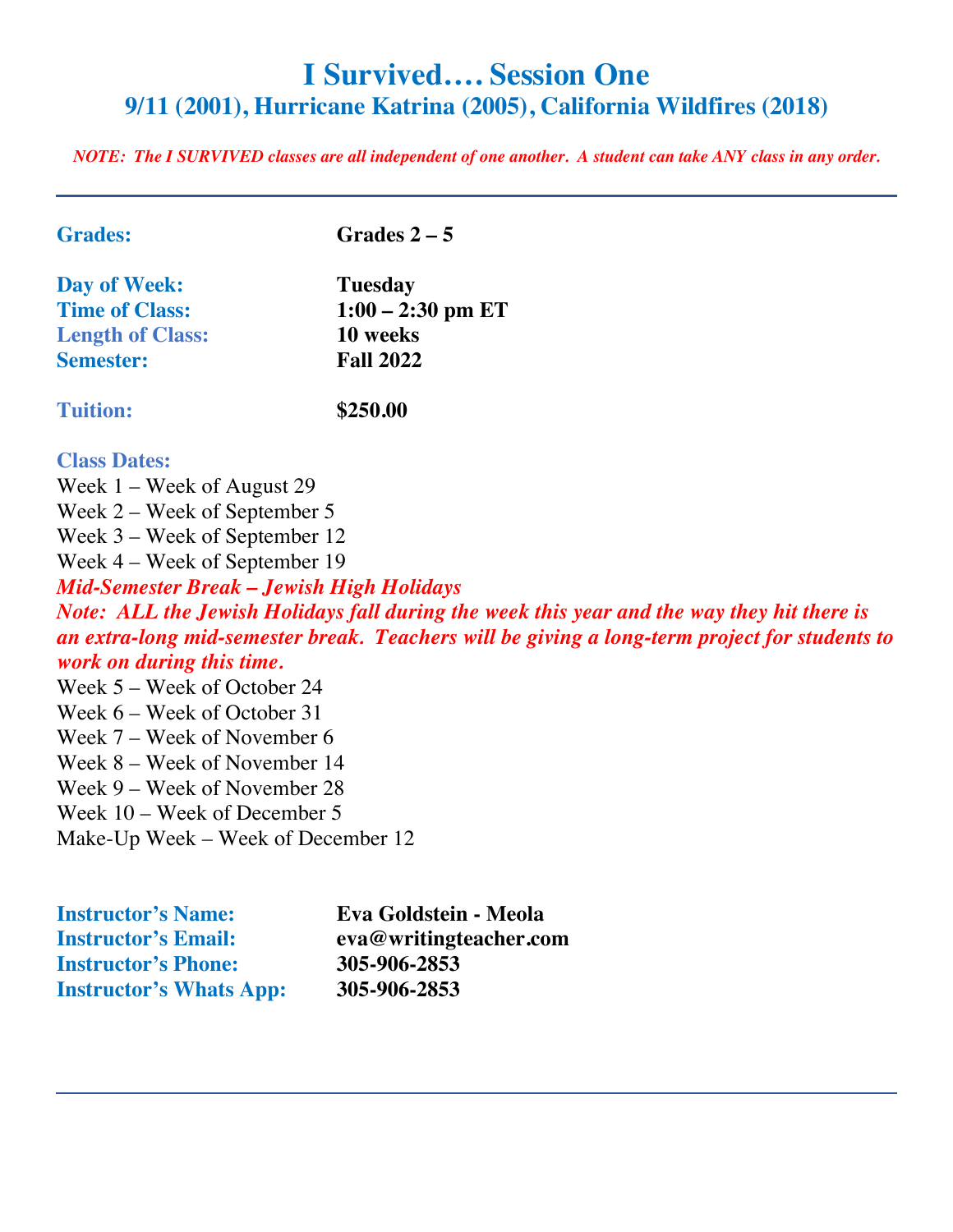# **Description of Class:**

When disaster strikes, heroes are made!

Students will be reading three books from the *I Survived* series by Lauren Tarshis over the 10-week session. The *I Survived*... series is perfect for elementary grade readers--those who love fiction, adventure, suspense, and history. As an author, Lauren Tarshis writes fictional storytelling that hooks all readers from the start, by immersing readers into feeling like they are living through history's most exciting and terrifying events.

Students will be reading three books over the 10-week session. For each novel, we will discuss different topics based on each of the historical events as well as choosing which parts of the book we see as factual and which parts we believe are exaggerated.

Together, we will share emotions and think through the events. This class will help students with reading comprehension and critical thinking skills. Finally, we will also take the time to go over any difficult or uncommon words or phrases to find their meaning.

#### **Class Approach:**

Participation is an absolute to make the most of this class. Students should "pre-read" the book we will be discussing during that lesson. While reading, they should put themselves in their character's situation and think what life would be like for them if they lived back then.

#### **Goals:**

To help ignite your learner to love reading, history and science!

#### **Textbook:**

You can borrow the books from the library, borrow from friends or purchase them. It is up to you.

I Survived: The Attacks of September 11, 2001

https://www.amazon.com/Survived-Attacks-September-11th-2001/dp/0545207002/ref=sr\_1\_1?crid=2FYKO77LR3PAT&keywords=I+Survived%3A+The+ Attacks+of+September+11%2C+2001&qid=1641001156&sprefix=i+survived+the+attacks+of+ september+11%2C+2001%2Caps%2C118&sr=8-1

# I Survived: Hurricane Katrina, 2005

https://www.amazon.com/I-Survived-Hurricane-Katrina-2005/dp/0545206960/ref=sr\_1\_1?crid=SFGGQ7ZD3QP4&keywords=I+Survived%3A+Hurric ane+Katrina%2C+2005&qid=1641001188&sprefix=i+survived+hurricane+katrina%2C+2005  $\frac{\%2Caps\%2C91\&sr=8-1}{2}$ 

# I Survived: The California Wildfires, 2018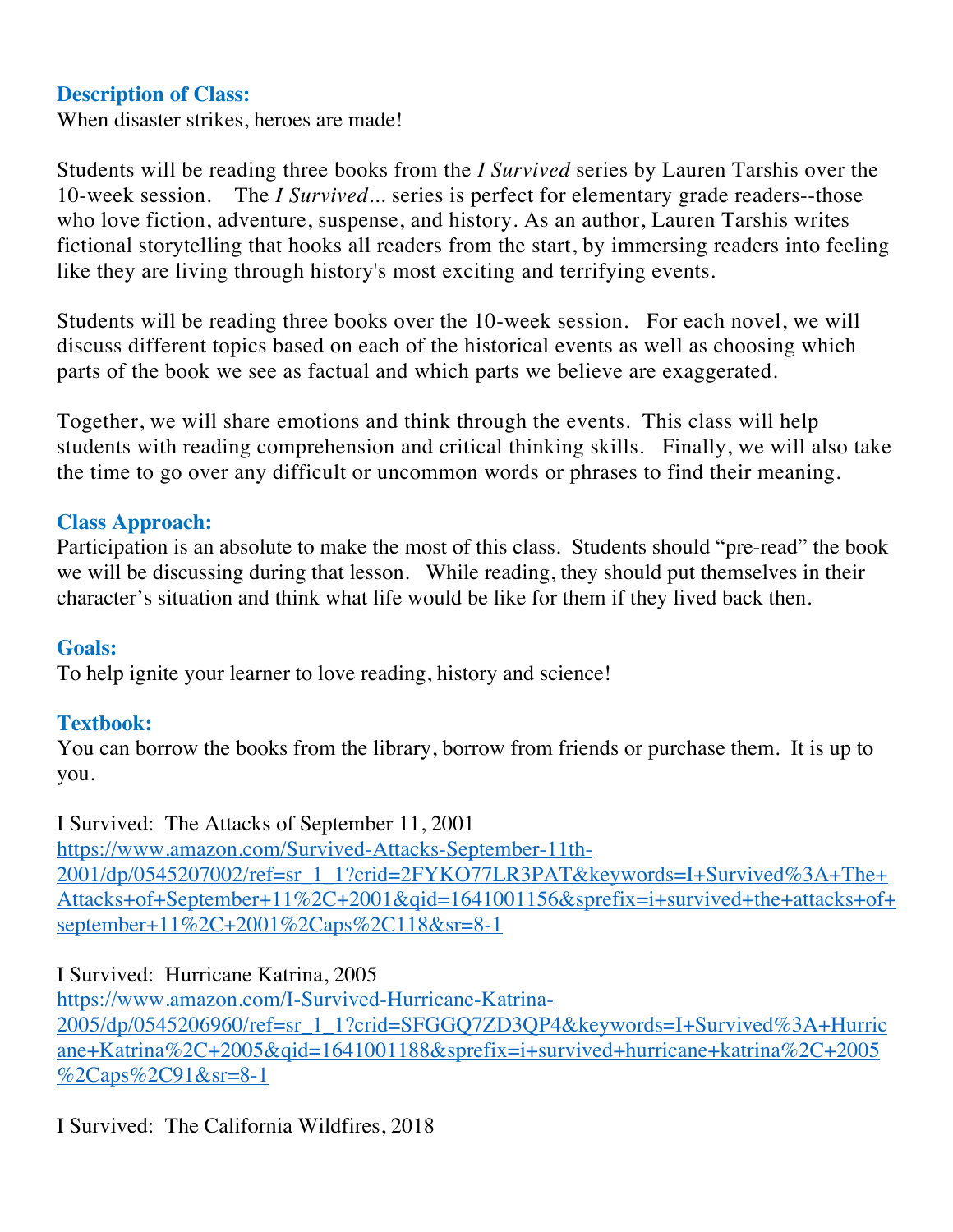https://www.amazon.com/Survived-California-Wildfires-2018-

20/dp/133831744X/ref=sr\_1\_1?crid=2IW95WZTNALV1&keywords=I+Survived%3A+The+C alifornia+Wildfires%2C+2018&qid=1641001219&sprefix=i+survived+the+california+wildfire s%2C+2018%2Caps%2C71&sr=8-1

## **Additional Supplies/Resources Needed:**

- Internet Access
- Access to smart phone or tablet to record project presentation
- Access to POWER POINT to create project (optional)
- Basic art supplies
	- o Poster Board, Colored Paper
	- o Crayons, Markers, Colored Pencils
	- o Some type of container or box
	- o Various art supplies to complete projects

## **Requirements:**

Class Attendance, Participation, Reading of Required Books, Discussion

## **Weekly Homework:**

Approximately one to two hours a week

## **Attendance Policies:**

Students are strongly encouraged to attend live classes; however, all classes are recorded. Students who do miss a class, for whatever reason, will be responsible for viewing the class recording and completing assignments. Recordings of each class are usually available within 24 hours of the class meeting and may then be accessed 24/7 from the course class pages. Students may also review recorded classes at any time.

#### **Participation Policy:**

The class relies heavily on ACTIVE student participation whether verbally or via chat. Students are encouraged to share their thoughts, ask questions, and discuss openly in the classroom.

# **Anticipated Weekly Course Schedule:**

| <b>Week</b> | <b>Topic</b>                                                               |
|-------------|----------------------------------------------------------------------------|
| Week 1      | Introduction<br>History: What was September 11?                            |
| Week 2      | <i>I Survived: The Attacks of September 11, 2001 – Chapters 1</i><br>$-6$  |
| Week 3      | <i>I Survived: The Attacks of September 11, 2001 – Chapters 7</i><br>- end |